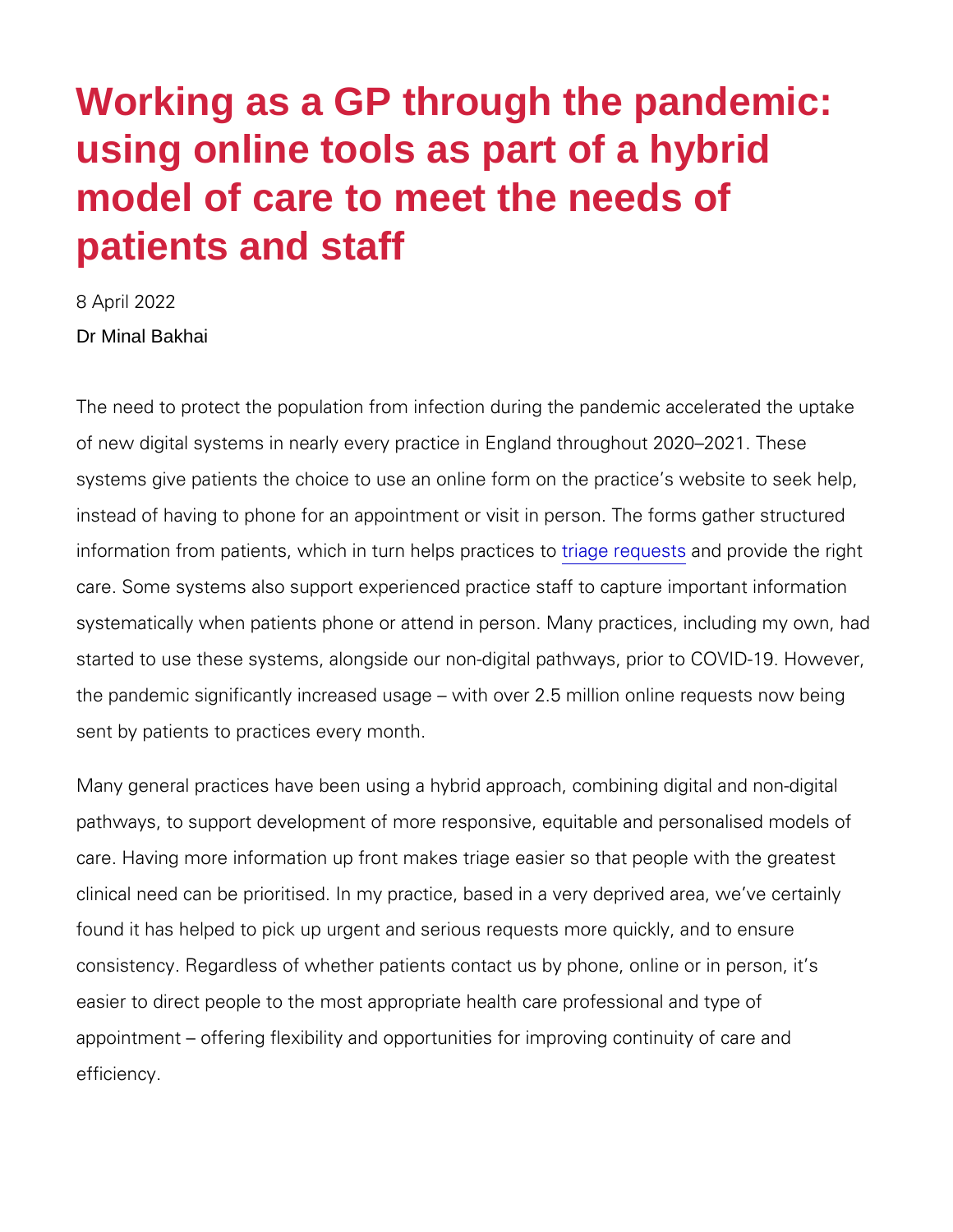At NHS England and NHS Improvement, we have been working with Analytics Unit (IAU) to understand how these tools are used and v practice and patients.

[This s](https://health.org.uk/publications/access-to-and-delivery-of-general-practice-services)tudgrried out independently by the IAU, highlighted the com determinants of good access, including factors such as service choice (for example, between digital and non-digital access route type and complexity of the problem, continuity and communication context. Importantly, to better meet people s needs, we must take general practice services are delivered, rather than focusing on a

Interestingly, and in line with previous findings, the IAU study fo (regardless of the access route) were from the top 10% of attenders 45% were from people asking about existing medical problems. Be complete picture of demand offers opportunities to improve our understanding of users,  $\alpha$ identify health needs that require collaboration (and at what scal can both proactively meet their needs and best help Rheesmaw hen the shows high frequency users of general practice include people sti challenging life circumstances (such as poverty and limited socia them, holistic community-led support may be a more helpful first pharmacological or traditional medicalgr**appropachopise is Theoractive** e service co-development between primary care and community orga demonstrated how they help to address some of the causal issues.

Making change while doing the day job is of course challenging. response shows that change can be achieved provided there is t when there is shared purpose, and when local organisations have and quality improvement. To make the most of opportunities to im coordinate and invest in resources such as analytics, quality imp development, service design, communication and project managem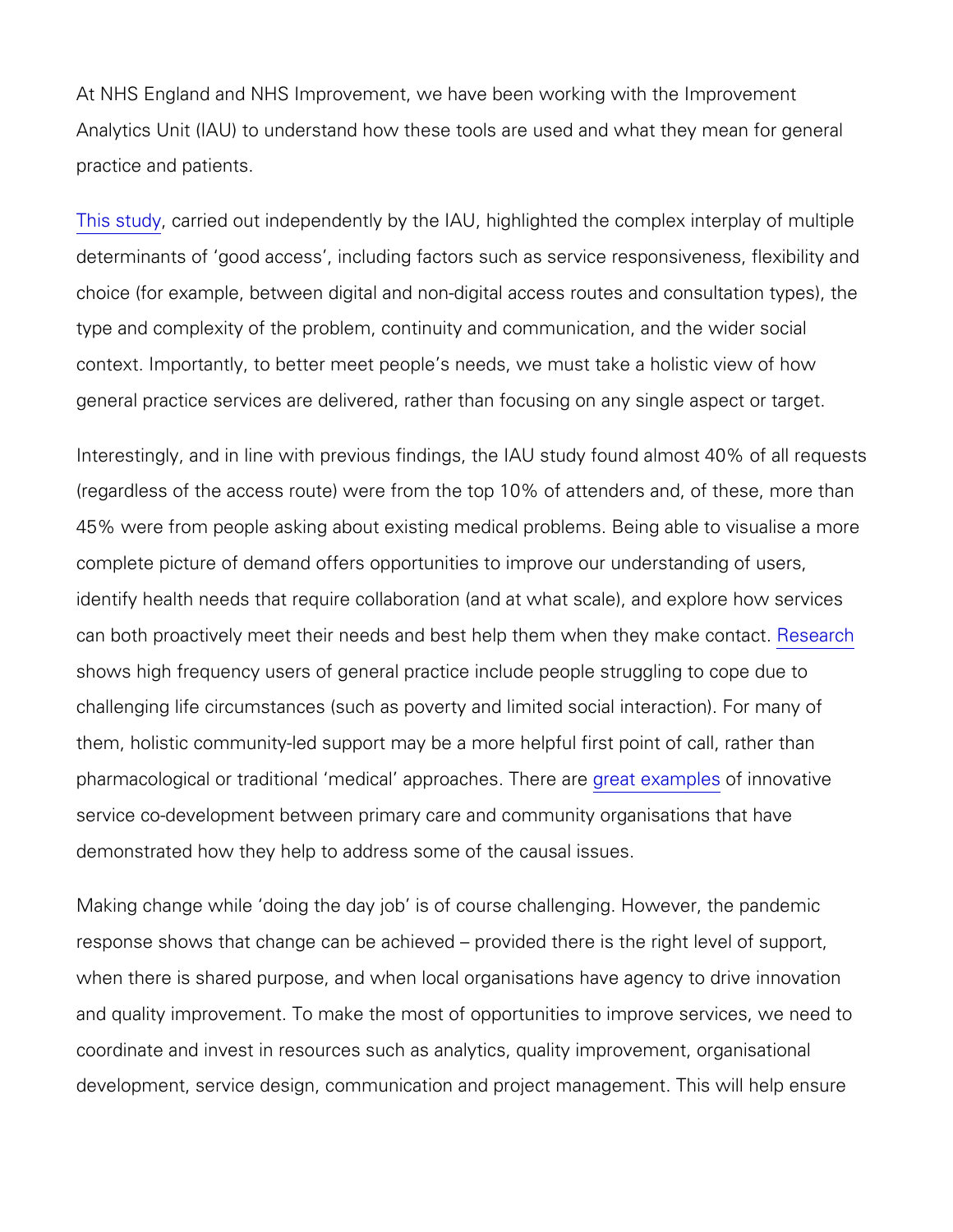that practices and primary care networks (working with their patients and community and  $\epsilon$ provided with data and tailored support to design the right model make successful chang **GenTehreal 2D Padctice Pathieght I Eguhrt**s ethe importan of helpful reception staff and effective communication in shaping my practi**a**ee navig**atio**n communication training for staff have been However, we cannot innovate without any slack, and it is importal provided with the time and capacity needed to adapt, and with  $sp_{\ell}$ 

While the IAU study examined practices using an online system fr are a wide range of digital systems in use in general practice, wi usability, integration and implementation. It is therefore not surp have variable impacts in different practice and patient contexts. a learning approach while continuously improving products and se needs of patients, carers and staff. Their experience must be cen

Alongside further work with the IAU, at NHS England and NHS Imp explore the usability of different website and online systems in re research the experiences of different groups of patients, carers a understanding the needs of patients with lower levels of digital o evidence-based approach that ensures groups of patients are not technologies become more widely adopted.

Providing high quality care in the context of workforce shortages, needs and significant inequalities is challenging. At my practice, to motivate us to change how we work and try to improve our offe Though making improvement is far from easy, the IAU study further that there are worthwhile changes to be made in general practice staff.

To find out more, please raad reports staff can also join our Digital CareutureNHS collaboration worelsspuaces and support for practices